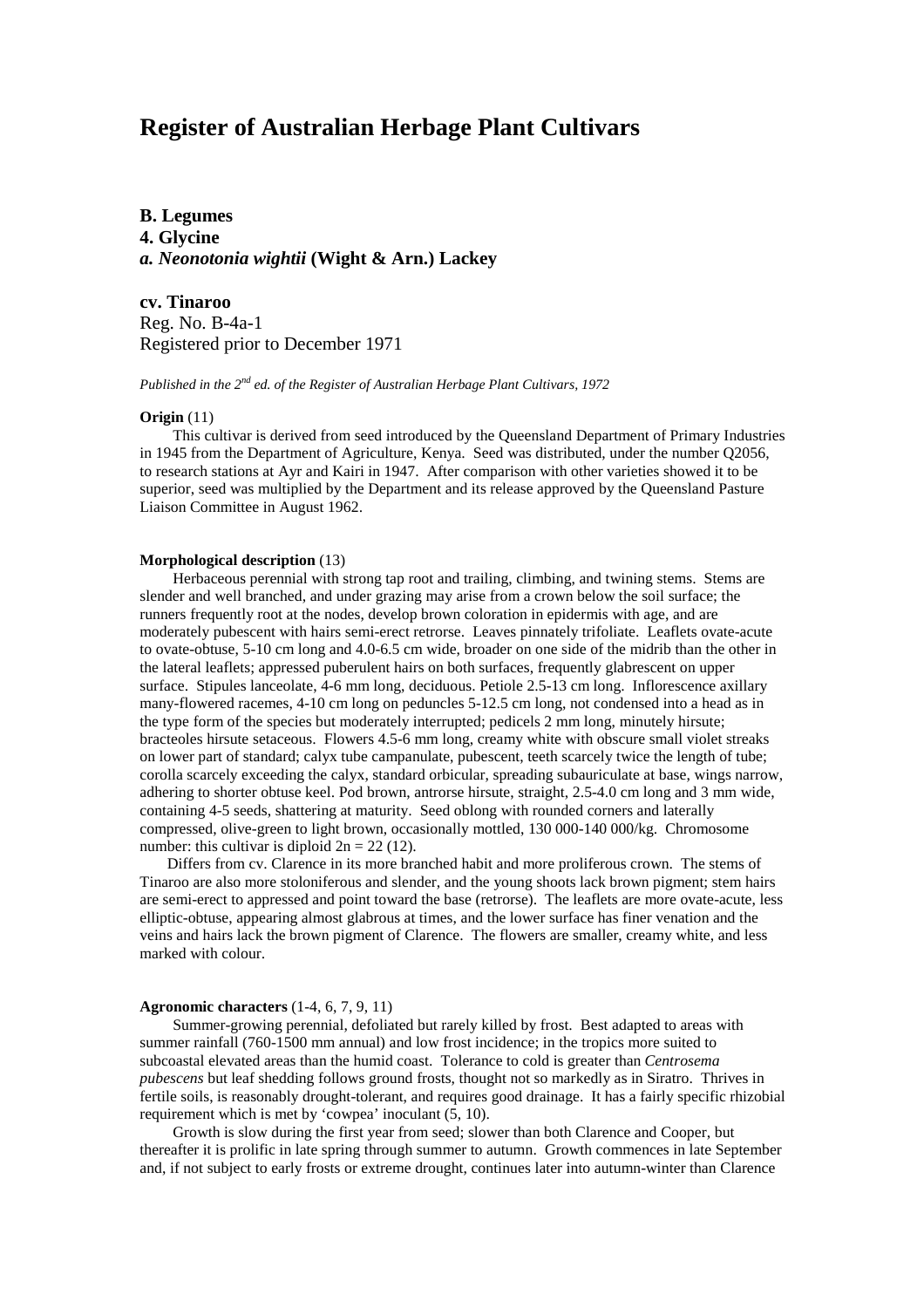or Cooper. It is highly nutritious and moderately palatable. It associates well with various erect grasses such as setaria, green panic, and Guinea.

Tinaroo, like other cultivars of the species, is cleistogamous and self-pollinated (8). It is later in flowering and maturing seed than either Clarence or Cooper. In south-eastern Queensland flowering commences in early to mid June and seed matures in September (in frost-free sties). It forms a high percentage of hard seed.

### **References**

- 1. Allen, G.H. (1960). *Glycine* a pasture legume for Queensland. *Qd. Agric. J.* **86**, 273-5.
- 2. Allen, G.H. (1961). *Glycine* proves its value. *Qd. Agric. J.* **87**, 96-7.
- 3. Anon. (1965). Pasture Legumes. Queensland Country Life Mag. Special Features, 18th Dec. 1965.
- 4. Buckley, K.S. (1959). Plant testing for soil conservation at Inverell. II. Summer growing species. *J. Soil Conser. Serv. N.S.W.* 1**5**, 299-314.
- 5. Diatloff, A., and Ferguson, J.E. (1970). Nodule number, time to nodulation, and its effectiveness in eleven accessions of *Glycine wightii. Trop. Grassl.* **4**, 223-8.
- 6. Douglas, N.J., and Luck, P.E (1964). Farmers' guide to tropical pastures in south-east Queensland. *Qd. Agric. J*. **90**, 583-94.
- 7. Edye, L.A., and Kiers, H.J. (1966). Variation in maturity, stolon development and frost resistance of *Glycine javanica. Aust. J. Exp. Agric. Anim. Husb.* **6**, 380-7.
- 8. Hutton, E.M. (1960). Flowering and pollination in *Indigofera spicata*, *Phaseolus lathyroides, Desmodium uncinatum* and some other tropical legumes. *Emp. J. exp. Agric.* **28**, 235-43.
- 9. Kyneur, G.W. (1960). *Glycine* on the Atherton Tableland. *Qd. Agric. J*. **86**, 507-13.
- 10. Norris, D. (1966). Personal communication. CSIRO Div. Trop. Pastures, Brisbane.
- 11. Queensland Department of Primary Industries, Brisbane (1967). Personal communication.
- 12. Pritchard, A.J., and Wutoh, J.G. (1964). Chromosome numbers in the genus *Glycine L. Nature, Lond*. **202**, 322.
- 13. Williams, R.J. (1966). Personal communication. CSIRO Div. Plant Ind., Brisbane.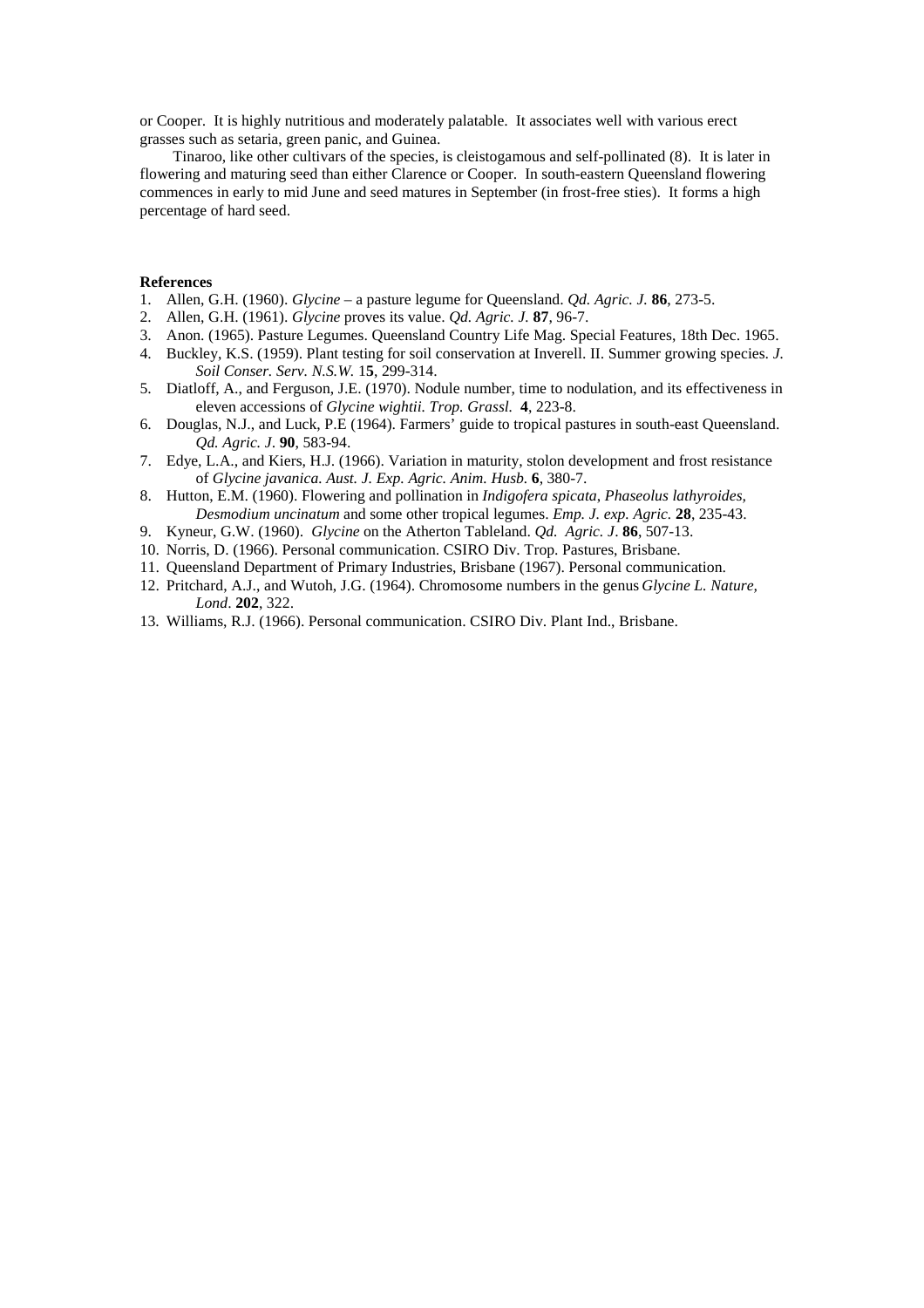**B. Legumes 4. Glycine** *a. Neonotonia wightii* **(Wight & Arn.) Lackey**

**cv. Cooper** Reg. No. B-4a-2 Registered prior to December 1971

*Published in the 2nd ed. of the Register of Australian Herbage Plant Cultivars, 1972*

### **Origin** (4)

Introduction by the CSIRO Plant Introduction Section in January 1959, as C.P.I. 25702 from the Agricultural Corporation, Kongwa, Tanganyika. It was grown first at the CSIRO pasture research stations at Gatton and Samford and later at other sites in the southern Brigalow region of Queensland. Mr. L. Edye selected it for its early flowering habit compared with Tinaroo, its high vigour, and drought resistance. Its commercial release was approved by the Queensland Pasture Liaison Committee in August 1962.

#### **Morphological description** (6, 8)

Stems are more branched and more slender and stoloniferous than Clarence but not as lax, widespreading, or stoloniferous as Tinaroo. It is more pubescent all over than Tinaroo or Clarence. The Stem hairs are retrorsely semi-erect as in Tinaroo, but are white and more reflective and produce an ash-silvery appearance. Petioles 5-13 cm long. Leaflets 5-8 cm long and 4-6.5cm wide, generally broad ovate-obtuse to elliptical. The lateral leaflets are unsymmetrical, being larger on one side of the midrib than the other, but the base is oblique, truncate to subcordate, and the smaller side has its broadest part toward the apex, the larger its broadest part toward the base, producing a skewed shape; margins are conspicuously pubescent, the upper surface sericeous, slightly more so than the lower. Stipules lanceolate, setaceous, 4 to 6 mm long. Inflorescence 5-13 cm long on peduncles 5-10 cm long strongly interrupted. Flowers 6 mm long, white with pink-violet streaks on standard, in whorls of 2 to 3; calyx tube sericeous, teeth setaceous and 1.5 times the length of the calyx. Pods 2.5-4.0 cm long, acuminate to weakly uncinate, mid brown, and constricted between the seeds. Approximately fiveseeded, antrorsely hirsute. Seeds light brown, 150 000-160 000/kg. Chromosome number: diploid,  $2n = 22(7)$ .

Can be distinguished from Clarence and Tinaroo by *(a)* its ash-silver vesture, the hairs being colourless on all parts of the plant, highly reflective, and masking the brown veinal pigmentation, *(b)* its leaflet shape, *(c)* the constrictions in its pods, and *(d)* its more pronounced branching.

### **Agronomic characters**

Flowers in late April and matures seed earlier  $(4-6$  weeks) than Tinaroo  $(1, 5)$  but a little later than Clarence (2, 5). It continues growth a little later into the autumn than Clarence because of its later flowering. It is more drought-resistant than either Clarence or Tinaroo and adapted to slightly lower rainfall regions (2, 3, 5). Its seedling vigour is greater than that of both Clarence and Tinaroo and it is more productive in its first year (6). It has a specific inoculant requirement similar to Tinaroo.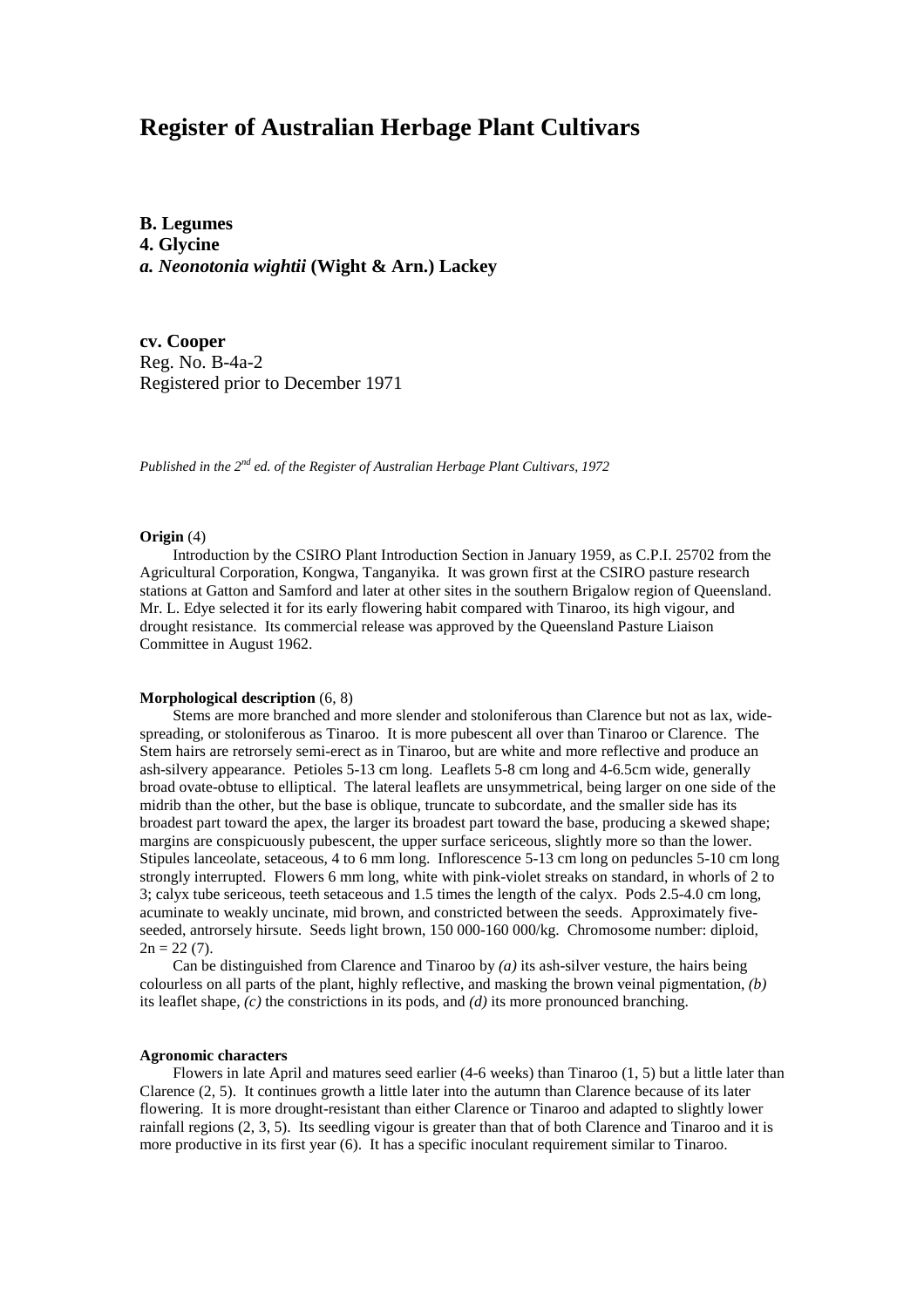### **References**

- 1. Anon. (1964). New plants for northern pastures. *Rur. Res.* CSRIO **46**, 13-17.
- 2. Anon. (1964). *Economic Pastures. Their Establishment and Development in N.S.W. and Queensland*. 56 pp. (Anderson Seeds Pty. Ltd., Summer Hill, N.S.W.)
- 3. Douglas, N.J., and Luck, P.E. (1964). Farmers' guide to tropical pastures in southern-east Queensland. *Qd. Agric. J.* **90**, 583-94.
- 4. Edye, L.A. (1966). Personal communication. CSIRO Div. Trop. Pastures, Townsville.
- 5. Edye, L.A., and Kiers, H.J. (1996). Variation in maturity stolon development and frost resistance of *Glycine javanica. Aust. J. Exp. Agric. Anim. Husb*. **6**, 380-7.
- 6. Ferguson, J.E. (1969). Observations on the growth characteristics of *Glycine javanica. Qd. Agric. J. Sci.* **26**, 513-16.
- 7. Pritchard, A.J., and Wutoh, J.G. (1964). Chromosome numbers in the genus *Glycine* L*. Nature, Lond*. **202**, 322.
- 8. Williams, R.J. (1966). Personal communication. CSIRO Div. Plant Ind., Brisbane.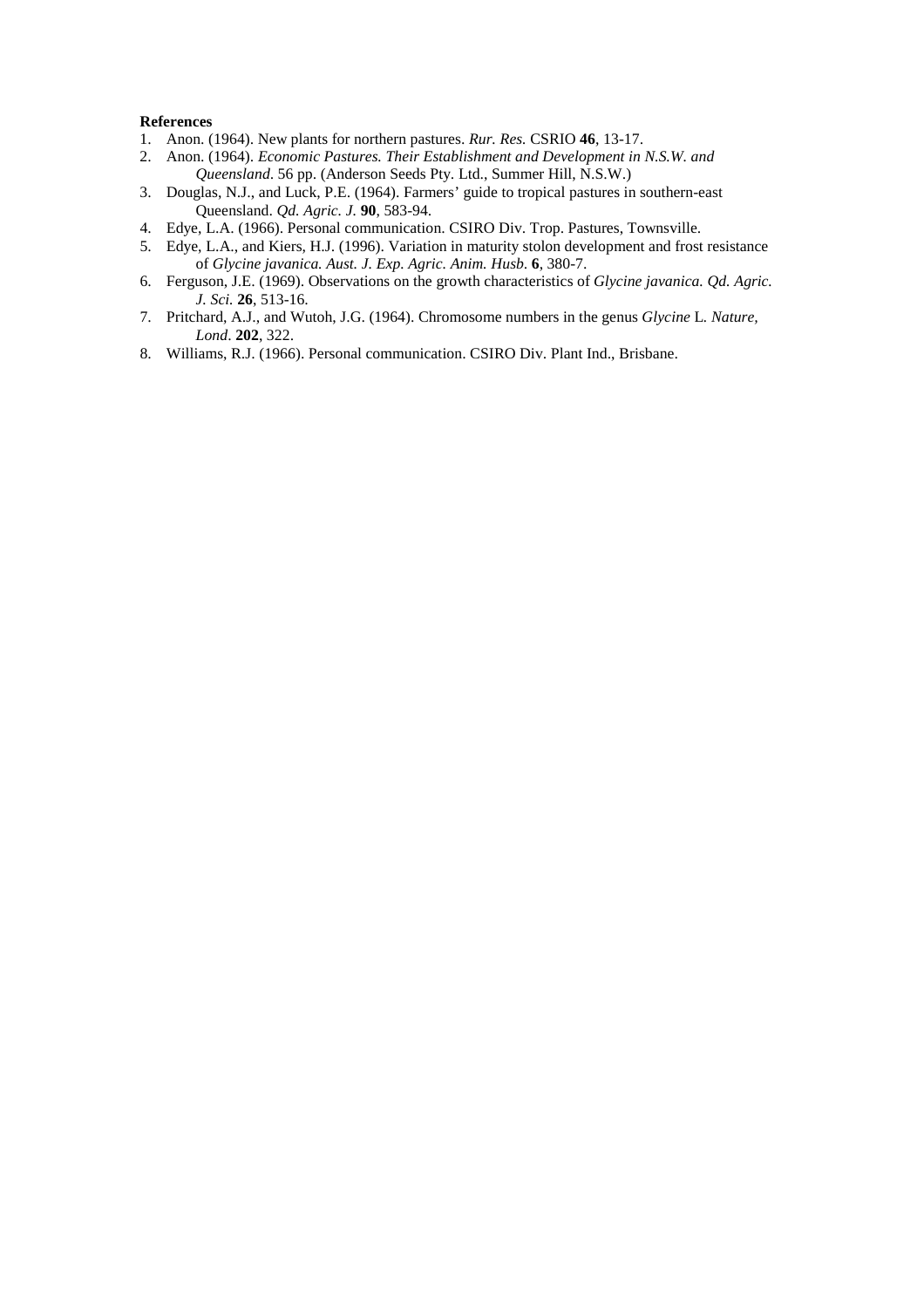**B. Legumes 4. Glycine** *a. Neonotonia wightii* **(Wight & Arn.) Lackey**

**cv. Clarence** Reg. No. B-4a-3 Registered prior to December 1971

*Published in the 2nd ed. of the Register of Australian Herbage Plant Cultivars, 1972*

### **Origin**

Introduced by the New South Wales Department of Agriculture in 1956 from South Africa. It was evaluated for a number of years at the research stations at Grafton and Wollongbar where its earlyflowering habit and higher production compared with Tinaroo led to is development and commercial release in 1962 (5).

### **Morphological description** (7)

Stems coarser, less well branched than Cooper or Tinaroo and less stoloniferous; brown pigmentation of epidermal tissues and hairs pronounced over the whole plant, extending to young shoots; is more pubescent over the whole plant with stem hairs antrorsely appressed. Leaflets 5-10 cm long, 4-6 cm wide, ovate-obtuse to elliptical, base obtuse (asymmetrical about the midrib as in Tinaroo), puberulent on upper surface and less appressed pubescent on lower surface, both surfaces more obviously hairy than Tinaroo but the upper less hairy than Cooper. The veins of the lower surface prominent and rusty brown-coloured. Stipules lanceolate acute but less attenuated than Tinaroo. Inflorescence, an interrupted raceme 5-20 cm long on peduncle about 8-10 cm, stouter than Cooper or Tinaroo; pedicels 2-3 mm long, bracteoles setaceous as in the other cultivars. Flowers 9 mm, larger than Cooper or Tinaroo with obvious pink-violet marks on the standard; calyx 4.5-6 mm long, teeth twice as long as the tube; corolla 1.5 times as long as calyx. Pods dark brown antrorsely hirsute. Seeds olive-green to dark brown, 156 000-170 000/kg. Chromosome number: tetraploid, 2n = 44 (6).

#### **Agronomic characters**

It is a little earlier flowering than Cooper (3), sufficiently so to mature seed before frosts in northern New South Wales and southern Queensland (1, 2). It also commences growth earlier in spring than Cooper or Tinaroo (1), but autumn-winter growth is poorer (7). It has a specific inoculant requirement similar to Tinaroo.

Although smaller-seeded than Tinaroo, seedling establishment and first year growth are usually more rapid (7). It is considered more suitable than the other varieties for areas subject to early frosts (2).

### **References**

1. Anon. (1964). *Economic Pastures. Their Establishment and Development in N.S.W.* and *Queensland*. 56 pp. (Anderson Seeds Pty. Ltd., Summer Hill, N.S.W.)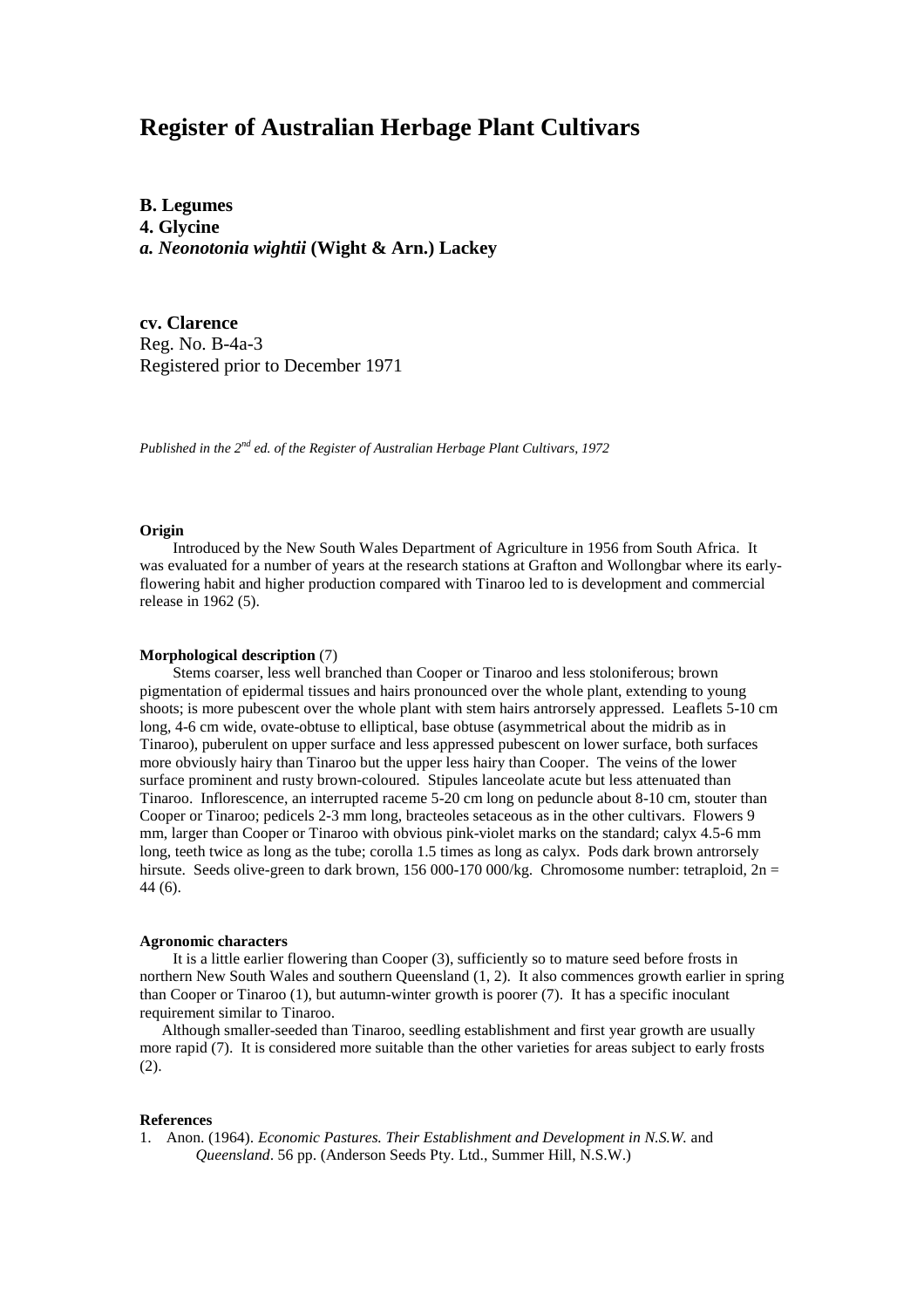- 2. Douglas, N.J., and Luck, P.E (1964). Farmers' guide to tropical pastures in south-east Queensland. *Qd. Agric. J*. **90**, 583-94.
- 3. Edye, L.A., and Kiers, H.J. (1966). Variation in maturity stolon development and frost resistance of *Glycine javanica. Aust. J. Exp. Agric. Anim. Husb.* **6**, 380-7
- 4. Hall, F. Autry (1965). *Glycine* based pastures for the North Coast. *Agric. Gaz*. *N.S.W*. **76**, 642-8.
- 5. Murtagh, G.J., and Wilson, G.P.M. (1962). *Glycine*: a summer growing legume. *Agric. Gaz.* N.S.W. **73**, 634-7.
- 6. Pritchard, A.J. (1966). Personal communication. CSIRO Div. Trop. Pastures, Brisbane.
- 7. Williams, R.J. (1966). Personal communication. CSIRO Div. Plant Ind., Brisbane.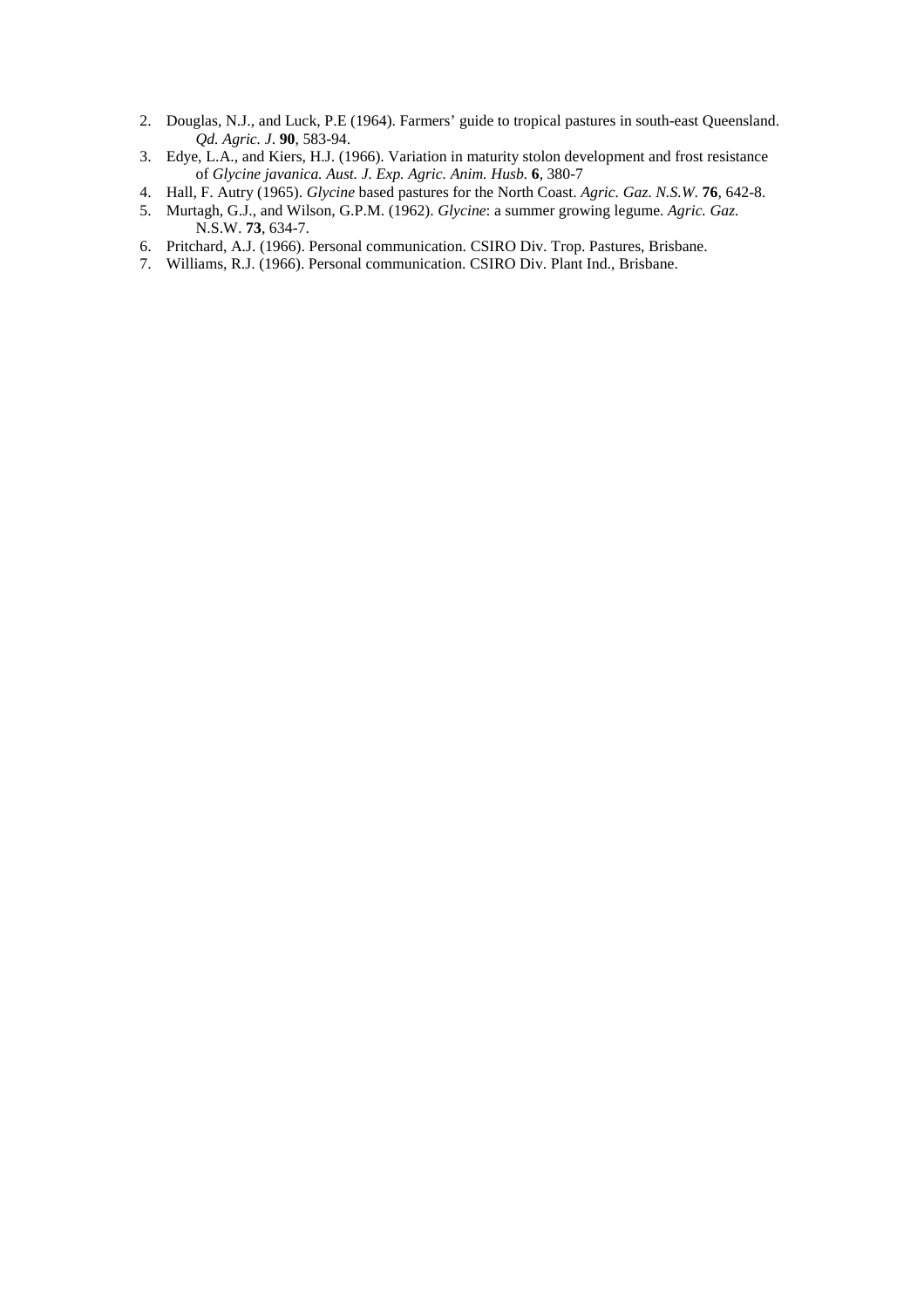**B. Legumes 4. Glycine** *a. Neonotonia wightii* **(Wight & Arn.) Lackey**

**cv. Malawi** Reg. No. B-4a-4 Registered January 1976

*Published in the Journal of the Australian Institute of Agricultural Science 42(4), December 1976.*

### **Origin**

Introduced as CPI 28279 in 1960, this cultivar originated in Malawi, and came to Australian via the Grasslands Research Station, Marandellas, Rhodesia. It was included in a range of glycines in trails by CSIRO and the Queensland Department of Primary Industries in south-east Queensland in the early 1960's. It has been tested on the Atherton Tableland from 1964-75. Submitted for registration by the Queensland Department of Primary Industries and recommended by the Queensland Herbage Plant Liaison Committee. Registered, January 1976.

### **Morphological description** (4, 5)

Malawi is usually less branched than Tinaroo and Cooper and stolons are less well rooted. Leaves generally larger, 50-125 mm long, 40-150 mm wide and darker green than Tinaroo or Cooper, and have a more glabrous appearance than Clarence. Leaf hairs semi-erect, brown on the leaf margins and veins. Brown hairs on the ventral surfaces of partly and newly expanded leaflets more closely appressed than Tinaroo giving the veins a darker, more prominent appearance. Petioles 25-175 mm, semi-erect retrorsely hirsute. Stems prostrate to semi-erect retrorsely hirsute. Pedicels, 3 mm, often with marked purple pigmentation on dorsal and lateral surfaces; Cooper unpigmented, Tinaroo and Clarence less strongly pigmented to unpigmented. Leaflets ovate-acute to ovate acuminate. Pods brown, retrorsely hirsute. Inflorescence axillary many flowered raceme 15-35 cm on peduncle 3-7 cm. Florets, white approximately 8 mm with violet-purple markings on standard. Chromosome number: tetraploid  $(2n =$ 44) (8). Malawi can be distinguished from Tinaroo by longer racemes, stronger appression of hairs on the stem and young leaflet and darker green leaves; from Cooper by time of flowering and hair colour; and from Clarence by time of flowering and hair colour; and from Clarence by time of flowering and retrorsely hirsute stems and petioles. Retrorsely hirsute pods distinguished it from all three cultivars. There are 50 000-55 000/kg.

### **Agronomic characters**

Establishment and early growth are slower than Clarence and Cooper but similar to Tinaroo. Seasonal growth pattern, time of flowering and seeding are also similar to Tinaroo (4, 5). On soils where Tinaroo thrives, Malawi has not been superior. In the main dairying areas of the Atherton Tableland where soil pH is generally below 6, Malawi has consistently outyielded Tinaroo, Cooper and Clarence cultivars and combines with grasses to form vigorous and persistent pastures under commercial grazing conditions. Initially, production is slightly inferior to *Desmodium intortum* cv. Greenleaf, but it is more persistent. In south-east Queensland is has shown little promise.